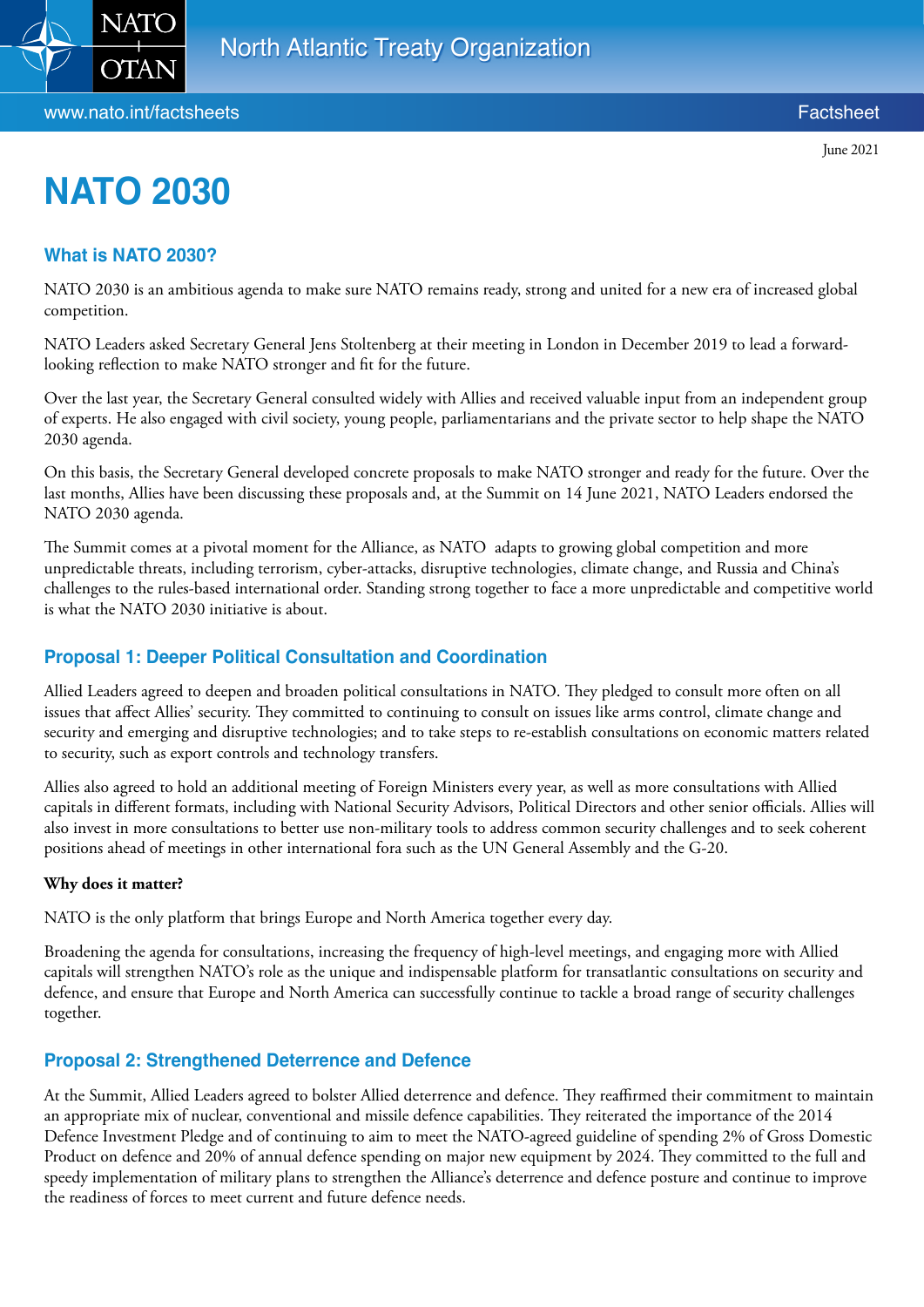## **Why does it matter?**

Since 2014, NATO has implemented the biggest reinforcement of Allied collective defence in a generation. Allies have committed more forces and new deployments on Allied territory and have invested in boosting the Alliance's readiness, responsiveness and ability to reinforce. At the 2021 Brussels Summit, Allies took further steps to strengthen the Alliance's military posture, continue to increase defence spending, and modernise capabilities to defend and protect all Allies against any threat at any time.

## **Proposal 3: Improved Resilience**

Allies will take a broader and more coordinated approach to resilience. They agreed to develop resilience objectives to guide nationally-tailored resilience goals and implementation plans, based on clearer and more measurable Alliance-wide resilience objectives. This will allow NATO to better advice and assess national resilience efforts in support of NATO's collective defence and to better link resilience with the Alliance's broader posture and plans. Allies agreed to designate a senior official to coordinate efforts on the national level, and enhance and streamline consultations within NATO.

#### **Why does it matter?**

Resilience is our first line of defence and it is essential for NATO to successfully fulfil its three core tasks of collective defence, crisis management, and cooperative security.

Our militaries require resilient civilian infrastructure and services to operate effectively in peace, crisis or conflict. Resilience is also key to pushing back on potential adversaries who use a broad range of military, political and economic tools to try to weaken our societies and undermine Allied security.

NATO already plays an important role in bolstering resilience, including by setting minimum standards of resilience for Allies. Allies have agreed seven baseline requirements against which they can measure their level of preparedness. Last year, NATO Defence Ministers discussed a comprehensive report on the state of critical infrastructure, including ports and airports, fuel supplies, food and medical equipment, as well as telecommunication networks, like 5G. The NATO 2030 decisions build on these existing efforts by concretely increasing the Alliance's role and tools to ensure a minimum level of shared resilience among Allies

## **Proposal 4: Preserve our Technological Edge**

Allies agreed to launch a new civil-military Defence Innovation Accelerator for the North Atlantic (DIANA). This Accelerator will boost transatlantic cooperation on critical technologies, promote interoperability and harness civilian innovation by engaging with academia and the private sector, including start-ups. DIANA will include offices and test centres across the Alliance, and it will manage a database of trusted sources of investment. Allies also agreed to establish a multinationally funded NATO Innovation Fund, to which Allies can contribute on an opt-in basis, to invest in start-ups working on dual-use and emerging and disruptive technologies in areas that are critical to Allied security.

## **Why does it matter?**

Emerging technologies are changing the nature of peace, crisis, and conflict. NATO Allies can no longer take their technological edge for granted. China, for example, intends to become the world's leading power in artificial intelligence in the next decade. As the indispensable forum for transatlantic cooperation on the security-aspects of emerging and disruptive technologies, NATO is determined to stay ahead of the curve.

In recent years, NATO has stepped up its work on emerging and disruptive technologies, including by adopting an implementation strategy to ensure NATO's edge in seven key disruptive technologies (artificial intelligence, data and computing, autonomy, quantum-enabled technologies, biotechnology, hypersonic technology, and space). DIANA will enable the Alliance to adapt and adopt new technologies more quickly, strengthen our industrial base, and bridge innovation gaps, ensuring Allies can continue to work effectively together.

## **Proposal 5: Uphold the Rules-Based International Order**

Allies agreed to strengthen NATO's relationships with like-minded partners and international organisations and forge new engagements including in Africa, Asia and Latin America. NATO also remains committed to its immediate neighbourhood and to countries that aspire for NATO membership, so Leaders reaffirmed the importance of the Open Door policy. Allies also took steps to further deepen and strengthen cooperation with the European Union.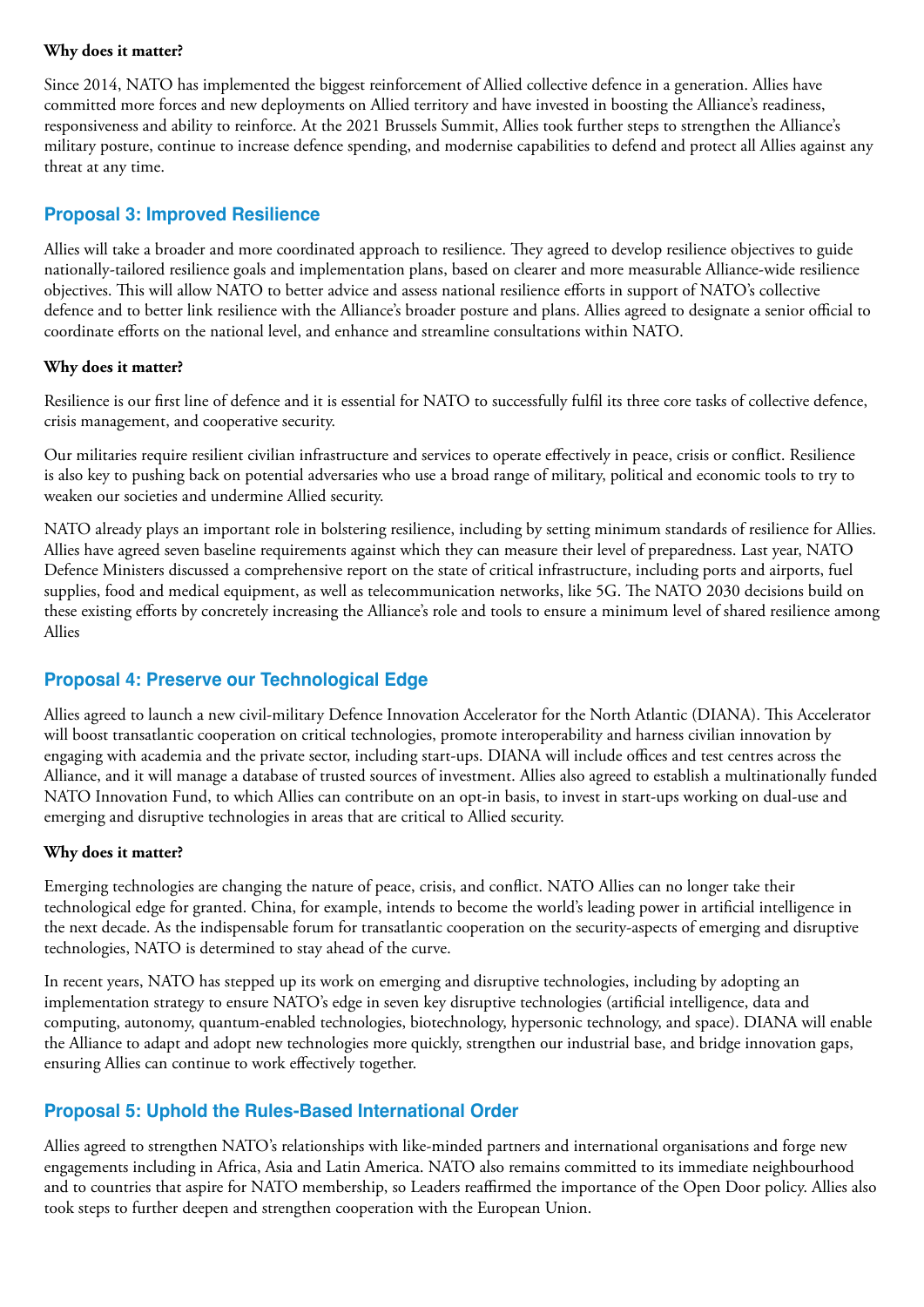## **Why does it matter?**

To remain successful and ensure security in the Euro-Atlantic area, NATO needs to adopt a more global approach to tackle global challenges to Allied security. The Alliance also need to enhance its ability to contribute to preserve and shape the rulesbased international order in areas that are key to Allied security.

The rules-based international order, which underpins the security, freedom and prosperity of Allies, is under pressure from authoritarian countries, like Russia and China, that do not share our values. This has implications for our security, values, and democratic way of life. Through the NATO 2030 decisions, NATO will invest in increasing and deepening our partnerships in line with our values and interests to safeguard the rules-based international order.

# **Proposal 6: Boost Training and Capacity Building**

Allies agreed to step up NATO efforts to build the capacity of our partners in areas like counter-terrorism, stabilisation, countering hybrid attacks, crisis management, peacekeeping, and defence reform, among others.

## **Why does it matter?**

When NATO's neighbours are more stable, we are more secure. Experience shows that prevention is better than intervention when it comes to ensuring stability. While NATO must always remain ready to deploy troops to manage crises when necessary, such operations are costly and difficult to sustain and do not necessarily address the underlying factors contributing to insecurity and instability.

Strengthening partners and training local forces is a more sustainable and cost-effective way to increase security and stability, and fight terrorism. NATO and NATO Allies have a long-track record in this area, which can serve as a basis to better fulfil its core tasks of crisis management and cooperative security.

# **Proposal 7: Combat and Adapt to Climate Change**

NATO Leaders endorsed an ambitious new NATO Action Plan on Climate Change and Security, with the aim of making NATO the leading international organisation when it comes to understanding and adapting to the impact of climate change on security.

Leaders committed to significantly reduce greenhouse gas emissions from military activities and installations. They invited the Secretary General to develop a concrete and ambitious target for the reduction of greenhouse gas emissions by the NATO political and military structures and facilities, and to assess the feasibility of reaching net zero emissions by 2050.

## **Why does it matter?**

Climate change is the defining challenge of our time. The security implications of climate change are being felt in NATO's neighbourhood, be it in the Sahel, Middle East and North Africa, or the Arctic, as well as within NATO Allied territory. By understanding this challenge, adapting, and mitigating where possible, NATO will be better placed to fulfil its three core tasks.

NATO will increase awareness by monitoring and tracking climate change much more closely, and invest in better research, data sharing and analysis. It will accelerate its adapting to continue to operate in all conditions, including extreme heat and cold, rising sea levels, and natural disasters. NATO will play its part in reducing military emissions. Greening militaries offers real win-wins, by decreasing dependence on fossil fuel supplies, to improve operational effectiveness. Recognising that it needs to connect with other international stakeholders in its efforts to address the security implications of climate change, NATO will also begin to hold an international climate change and security dialogue, starting in 2022.

## **Proposal 8: the Next Strategic Concept**

At the Summit, NATO Leaders invited the Secretary General to lead the process to develop NATO's next Strategic Concept in time for the next NATO Summit.

## **Why does it matter?**

NATO's Strategic Concept describes the overarching security environment in which the Alliance operates, states NATO's enduring purpose and core tasks, and sets the strategic direction for its political and military adaptation.

NATO's current Strategic Concept was agreed in 2010 and it has served NATO well. But the world has fundamentally changed in the past decade. Our security environment is more complex and unpredictable than ever before, with a much more assertive Russia, more brutal form of terrorism, ongoing instability in our neighbourhood, increasing cyber and hybrid threats, new technologies, pandemics, and climate change. Crucially, China's rise fundamentally shifts the balance of power.